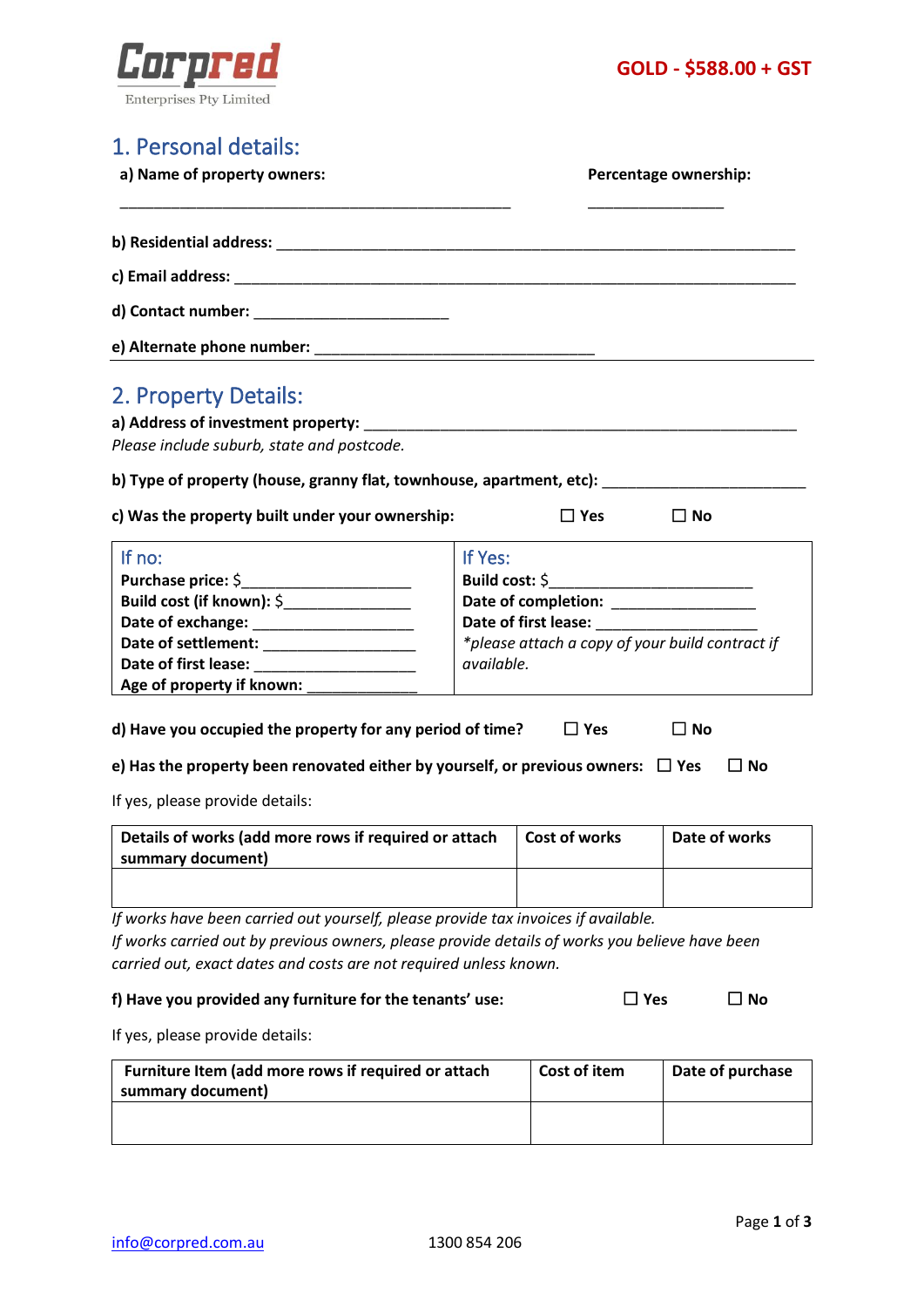

**Enterprises Pty Limited** 

*Please note that due to ATO regulations, we will be required to sight tax invoices for any furniture items to be included in the report. If your property was purchased after 9/5/17 and/or first rented after 1/7/17, you will only be able to claim furniture that is brand new at the time of lease.*

## 3. Property agent's details:

| Name of agency:          |  |
|--------------------------|--|
| <b>Property manager:</b> |  |
| <b>Email address:</b>    |  |
| Phone number:            |  |

*If not currently with an agent, please provide details of who to contact for the inspection.*

# 4. Payment Terms and Client Authorisation:

Payment for your depreciation schedule must be made upfront, and before work on your depreciation schedule will commence. If invoice is selected as the payment method, an invoice will be emailed to you with details on making payment via Credit Card online, B-Pay or Direct Deposit.

#### **AUTHORISATION:**

I/We the undersigned hereby accept the fees, terms of use as listed on **<https://www.corpred.com.au/terms.php>** and hereby authorise Corpred Enterprises Pty Ltd to locate construction documents, make all necessary enquiries and to access the property as required to complete the Tax Depreciation Schedule.

**Sign here:** \_\_\_\_\_\_\_\_\_\_\_\_\_\_\_\_\_\_\_\_\_\_\_\_\_\_\_\_\_ **Date:** \_\_ \_\_/ \_\_ \_\_ / \_\_ \_\_

*If you are completing the forms on a computer, you may print your name instead of signing. Please note that you will be sent a confirmation SMS upon receipt of your application form.*

## Payment details:

**Payment method:** ☐ **Credit Card** ☐ **Invoice**

If invoice, please leave credit card details blank and an invoice will be emailed to you upon receipt of your application forms. If paying by credit card, an official tax invoice will be included in your completed report.

| Total invoice amount, including 10% GST: \$646.80 |                   |             |  |
|---------------------------------------------------|-------------------|-------------|--|
| Credit card type:                                 | $\Box$ Mastercard | $\Box$ Visa |  |
| Name on Card:                                     |                   |             |  |
| Card number:                                      |                   |             |  |
| <b>Expiry date:</b>                               |                   | CVN:        |  |